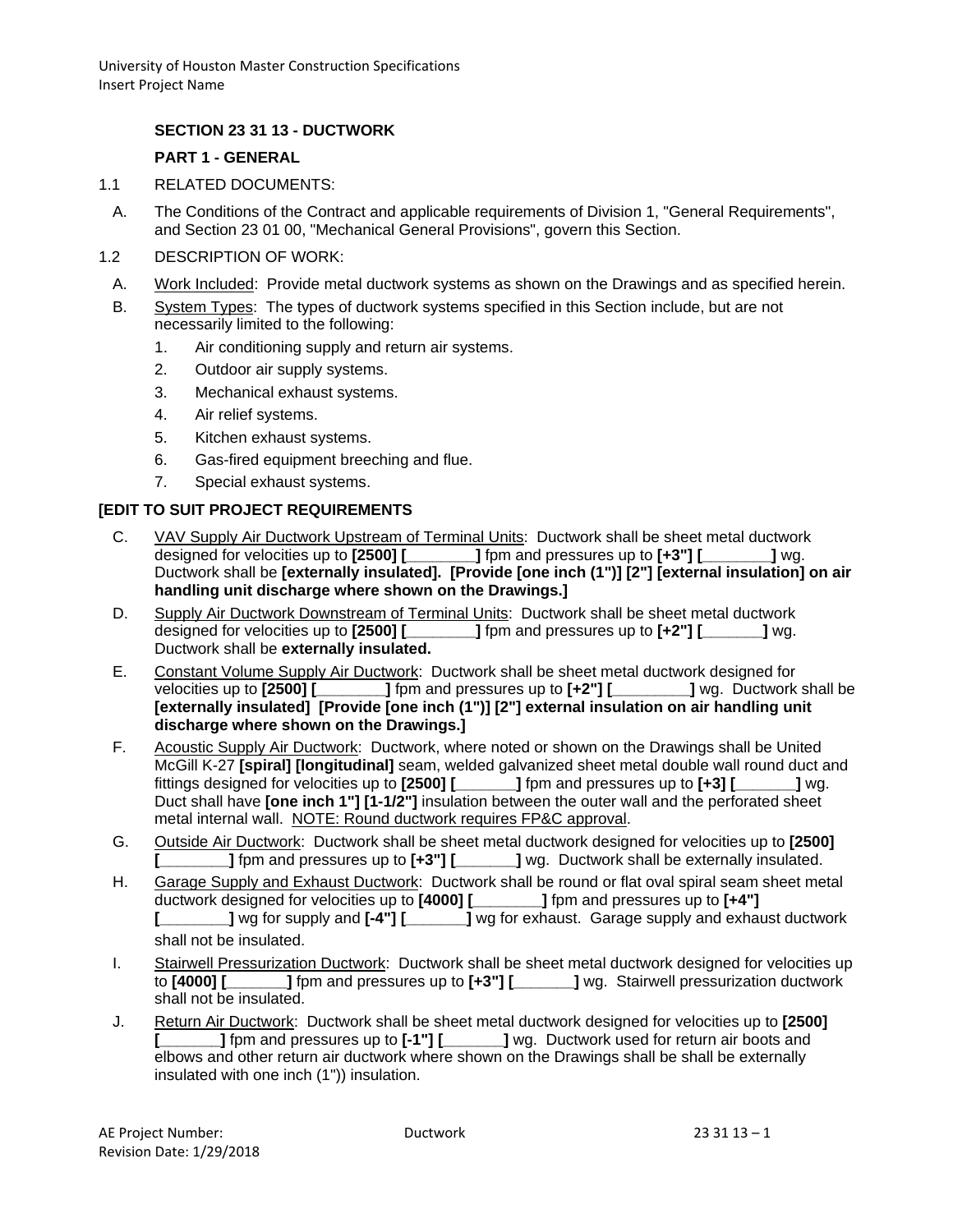- K. General Exhaust Ductwork: General exhaust ductwork shall include all exhaust ductwork which is not otherwise specified. Ductwork shall be sheet metal ductwork designed for velocities up to **[2500] [\_\_\_\_\_\_\_\_]** fpm and pressures up to  $[-2^{\circ}]$   $[$ uninsulated, except that exhaust ductwork which passes through nonconditioned spaces shall be externally insulated **[and]** horizontal exhaust ductwork from/in toilets shall be externally insulated with one inch (1") insulation.
- L. Kitchen Exhaust Ductwork: Ductwork shall be welded **[316L stainless] [black]** steel designed for velocities up to 2500 fpm and pressures up to **[-3"] [\_\_\_\_\_\_\_"]** wg and shall be in accordance with NFPA 96. Ductwork shall be wrapped with **[a 2" calcium silicate insulation as specified in Section 230700] [a rated fire blanket insulation as specified in Section 230700] [and] [a [one (1)] [2] hour rated drywall enclosure]**.
- M. Dishwasher Exhaust Ductwork: Ductwork shall be welded 316L stainless steel or aluminum ductwork designed for velocities up to 2500 fpm and pressures up to **[-2"] [\_\_\_\_\_\_\_"]** wg. Ductwork shall not be insulated, except that ductwork which passes through nonconditioned spaces shall be externally insulated.
- N. Smoke Exhaust Ductwork: Ductwork shall be sheet metal ductwork designed for velocities up to **[4000] [\_\_\_\_\_\_\_]** fpm and pressures up to **[-3"] [-\_\_\_\_\_\_\_"]** wg. Smoke exhaust ductwork shall not be insulated**[, except that ductwork within [10'] [\_\_\_\_\_\_\_\_'] of building exterior wall penetrations shall be externally insulated]**.
- O. Laboratory Hood Exhaust Ductwork: Ductwork shall be **[welded 316L stainless steel] [fiberglass reinforced plastic (FRP)]** ductwork designed for velocities up to **[4000]** [<br>up to **[-6"] [-** [1] wg. Laboratory exhaust ductwork shall not be insulated of <sup>1</sup>] wg. Laboratory exhaust ductwork shall not be insulated except that ductwork which passes through nonconditioned spaces shall be externally insulated.
- P. Underground Supply and Return Ductwork: Ductwork shall be rigid round ductwork designed for velocities up to 2500 fpm and pressures up to **[+2"] [+\_\_\_\_\_\_\_]** wg for supply and **[-2"] [-\_\_\_\_\_\_\_]** wg for return. Supply and return ductwork shall not be insulated.
- Q. Flexible Ductwork: Ductwork connections to HVAC terminal units and air devices shall be made with flexible ductwork connection where shown on the Drawings. Additional connections may be made using flexible ductwork at the Contractors option, where approved in writing, in advance, by the Engineer.
- R. Breeching and Flue: Breeching and flue for **[boilers] [and] [water heaters]** shall be Type **["A"] ["B"]** flue. **[Breeching and flue shall be insulated as specified in Section 23 07 00.]**
- S. Ductwrap Insulation: Refer to Section 23 07 00, System Insulation", for external ductwrap insulation.
- T. Ductwork Accessories: Refer to Section 23 31 14, "Ductwork Accessories", for accessories and specialties related to ductwork systems and installation.
- U. Basic Materials and Methods: Refer to Section 23 03 00, "Basic Materials and Methods", for basic materials and methods related to mechanical construction.
- 1.3 QUALITY ASSURANCE:
	- A. SMACNA Standards: Comply with Sheet Metal and Air Conditioning Contractors National Association (SMACNA), HVAC Duct Construction Standards, Metal and Flexible, Latest Edition recommendations for fabrication, construction, details, and installation procedures, except as otherwise indicated on the Drawings or in these Specifications.
	- B. ASHRAE Standards: Comply with American Society of Heating, Refrigerating and Air-Conditioning Engineers (ASHRAE) standards and recommendations, except as otherwise indicated on the Drawings or in these Specifications.
- 1.4 SUBMITTALS:
	- A. Shop Drawing submittals shall include, but not be limited to, the following:
		- 1. Ductwork submittals shall include ductwork fabrication drawings and submittal data on ductwork specialties and construction details.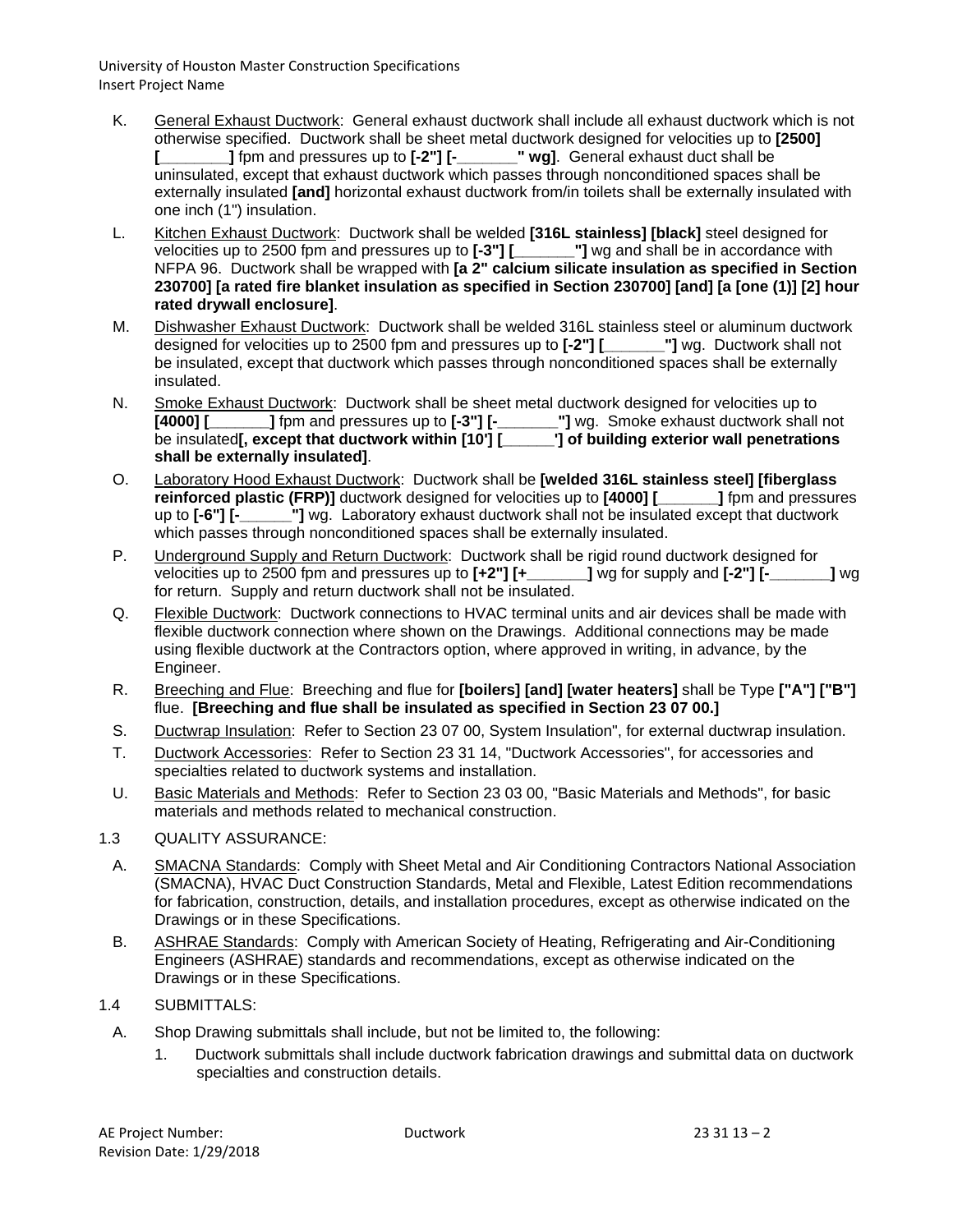- 2. Ductwork fabrication drawings shall be drawings to scale on **[1/8"] [or] [1/4"]** scale building floor plans and shall indicate duct sizes, duct material, duct insulation type, locations of transverse joints, fittings, ductwork bottom elevation, offsets, ductwork specialties, flexible connections, flexible ductwork, fire and fire/smoke dampers and all other information required for coordination with other trades and fabrication of ductwork. All fire and fire/smoke partitions shall be clearly designated on the ductwork shop drawings. Ductwork fabrication drawings shall be coordinated with other trades and building construction prior to submittal for approval.
- 3. Duct specialties and construction details including, but not limited to information on duct construction and materials, transverse and longitudinal joints, cross-breaking or transverse beading, dampers, flexible connectors, fittings, transitions, elbows, control, fire and fire/smoke damper connections, branch taps, turning vanes, access doors and other required duct specialties and construction details.
- 4. Cut sheets on flexible ductwork and related taps and accessories.
- 5. Cut sheets on breeching and flue piping materials and accessories, including a complete flue design layout.
- 6. Duct system leakage test procedures and reporting forms.
- 7. Additional information as required in Section 23 01 00.
- 1.5 PRODUCT DELIVERY, STORAGE AND HANDLING:
	- A. Deliver ductwork materials to the site in suitable packaging to prevent damage and exposure to weather.
	- B. Store ductwork in dry areas, where it is not exposed to damage. Crib stored ductwork off of floors to prevent water damage.
	- C. Handle ductwork to prevent damage.

## **PART 2 - PRODUCTS**

#### 2.1 DUCTWORK MATERIALS:

- A. Sheet Metal: Ductwork shall be constructed using prime G90 galvanized lock-forming quality or coil steel in widths up to 60", conforming to ASTM A924/A924M-74, A653 and A653M, **[UMC requirements]** and using gauges selected by application, based upon applicable SMACNA Standards.
- B. Stainless Steel: Ductwork shall be constructed using 316L sheet or roll stainless steel in widths up to 60" and using gauges selected by application, based upon applicable SMACNA Standards **[and NFPA 96 requirements]**.
- C. Black Steel: Ductwork shall be constructed using sheet or roll black steel in widths up to 60" and using gauges selected by application, based upon applicable SMACNA standards and NFPA 96 requirements.
- D. Aluminum: Ductwork shall be constructed using sheet or roll aluminum in widths up to 60" and using gauges selected by application, based upon applicable SMACNA standards.
- E. Labeling: Ductwork materials shall be stenciled on maximum 10'centers with the manufacturer's name and material gauge. Stenciling shall be visible after duct is fabricated and installed.
- F. Exposed Ductwork Materials: Where ductwork is indicated to be exposed to view in occupied spaces, provide materials which are free from visual imperfections including pitting, seam marks, roller marks, oil canning, stains, discolorations, and other imperfections, including those which would impair painting.
- 2.2 MISCELLANEOUS DUCTWORK MATERIALS:
	- A. General: Provide miscellaneous materials and products of the types and sizes indicated and where not otherwise indicated, provide type and size required to comply with ductwork system requirements including proper connection of ductwork and equipment.
	- B. Duct Sealant: Provide nonhardening, nonmigrating mastic or liquid elastic sealant (type applicable for the fabrication/installation detail) as compounded and recommended by the manufacturer specifically for sealing joints and seams in ductwork. Sealers shall be as follows: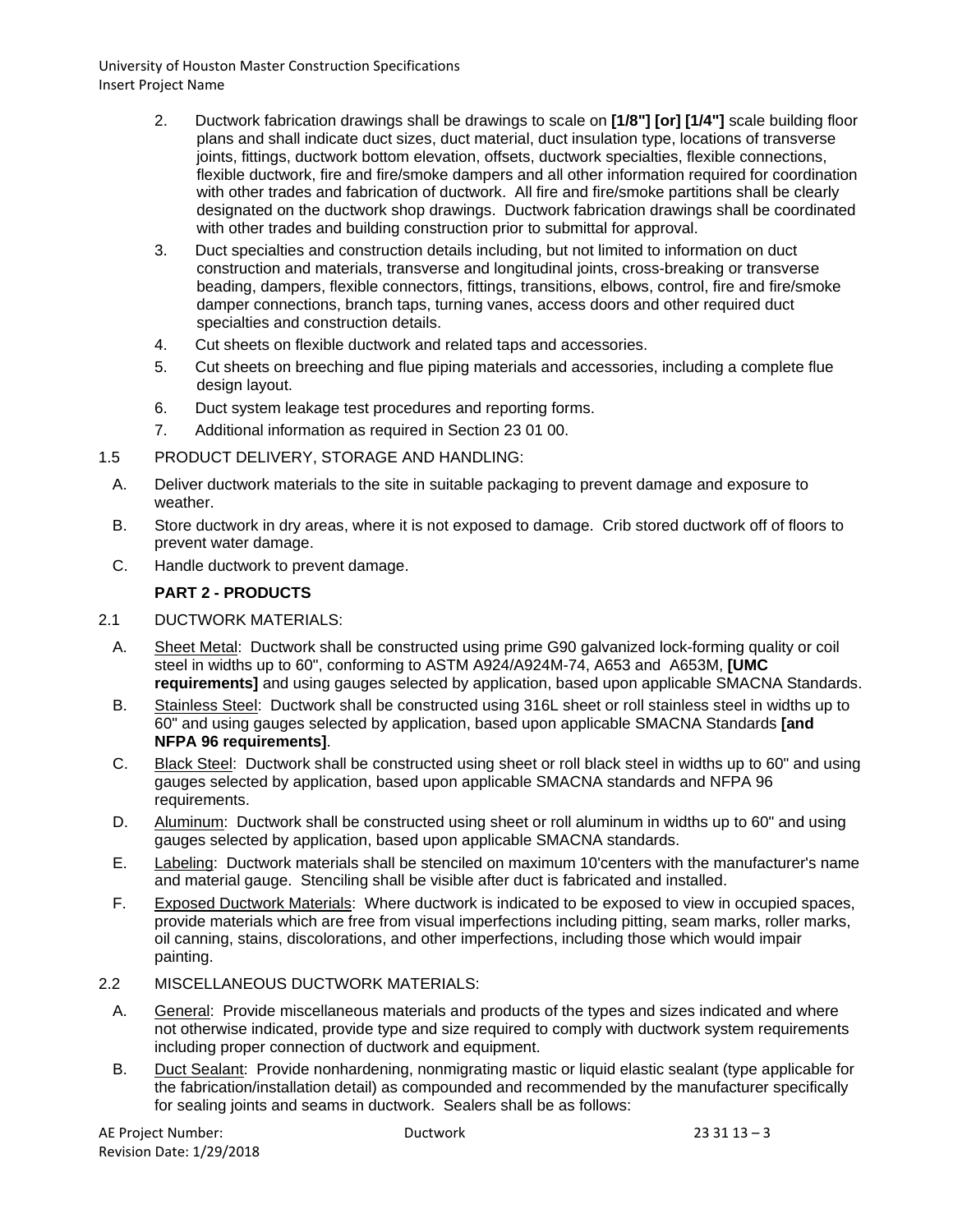- 1. Sealer shall have a high solids content.
- 2. Sealer shall have a high adhesive and cohesive strength and shall bond to both degreased and non-degreased metals.
- 3. Sealer shall conform to NFPA 90-A requirements and be UL-labeled for ductwork applications.
- 4. Sealer and related installation materials and methods shall be:
	- a. Hardcast Type 601 Iron Grip Duct Sealant.
	- b. United McGill Corporation United Duct Sealer.
	- c. Foster Type 30-02 High Velocity Duct Seal.
	- d. Transcontinental Equipment Ltd. Multipurpose Water Based Duct Sealer.
- C. Ductwork Support Materials: Except as otherwise indicated, provide hot-dipped galvanized steel fasteners, anchors, rods, straps, trim, and angles for support of ductwork.
- D. Exposed Stainless Steel: Provide matching stainless steel supports for exposed stainless steel ductwork.

#### 2.3 DUCTLINER:

- A. Acoustical Ductliner: Provide Schuller Permacote Linacoustic Standard/HP or Owens-Corning Aeroflex **[1/2"] [1"] [1-1/2"] [2"]** thick fiberglass ductliner with an NCR of **[0.55] [0.70] [0.90] [1.00]** or greater per ASTM C1071, a thermal conductivity of 0.31 BTU in/(hr  $ft^2 \circ F$ ) and friction correction factor no greater than 1.02 at 500 fpm. All ductliner shall be guaranteed against delamination up to 3000 fpm velocities. Ductliner shall be have a surface coating formulated with an immobilized, EPA-registered, anti-microbial agent so it will not support the growth of fungus or bacteria.
- B. Ductliner Adhesive: Provide non-flammable adhesives 3M #37, St. Clair R41B, Foster 85-11 or Foster 85-20, which comply with NFPA 90A and ASC-A-7001 by The Adhesive and Sealant Council, Inc. (see SMACNA standards).
- C. Ductliner Fasteners: Comply with SMACNA requirements.
- 2.4 FLEXIBLE DUCT:
	- A. General: Insulated flexible duct shall be a factory fabricated assembly consisting of an inner liner, fiberglass insulation and a vapor barrier outer jacket.
	- B. Inner Liner: The inner liner shall consist of a galvanized steel helix mechanically securing an inner liner composed of a tri-laminate of aluminum foil, fiberglass and aluminized polyester for applications upstream of HVAC terminal units and shall consist of a galvanized steel helix mechanically securing an inner liner composed of a SPUNBOND nylon fabric for applications downstream of HVAC terminal units.
	- C. Insulation: Duct liner shall be wrapped with a nominal one inch (1") thick fiberglass insulation blanket with a maximum thermal conductance C Factor of 0.23 Btu/hr/sf/°F.
	- D. Outer Jacket: Insulation shall be covered with a reinforced metalized aluminum vapor barrier jacket with a maximum permeability of 0.05 Perm per ASTM E96, Procedure A.
	- E. Pressure Ratings: Flexible duct for applications upstream of HVAC terminal units shall be rated for a minimum of 12" positive and 5" negative internal working pressure. Flexible duct for air device applications shall be rated for 6" positive and 4" negative internal working pressure. Flexible duct shall be suitable for operation at temperatures up to 120°F.
	- F. Sound Attenuation: Flexible duct for air device applications shall be designed to provide sound attenuation and a 9' length of 8" duct shall have typical insertion losses (IL), in dB, as follows: Octave Band 2 3 4 5 6 7

| Straight Duct at 2500 fpm flow |  | 9 27 27 32 33 37  |  |  |
|--------------------------------|--|-------------------|--|--|
| 90° Bend Duct at 2500 fpm flow |  | 18 31 34 37 34 38 |  |  |

G. Codes/Standards: Flexible duct shall be listed as Class 1 Air Duct per UL 181 and shall comply with NFPA 90A and 90B.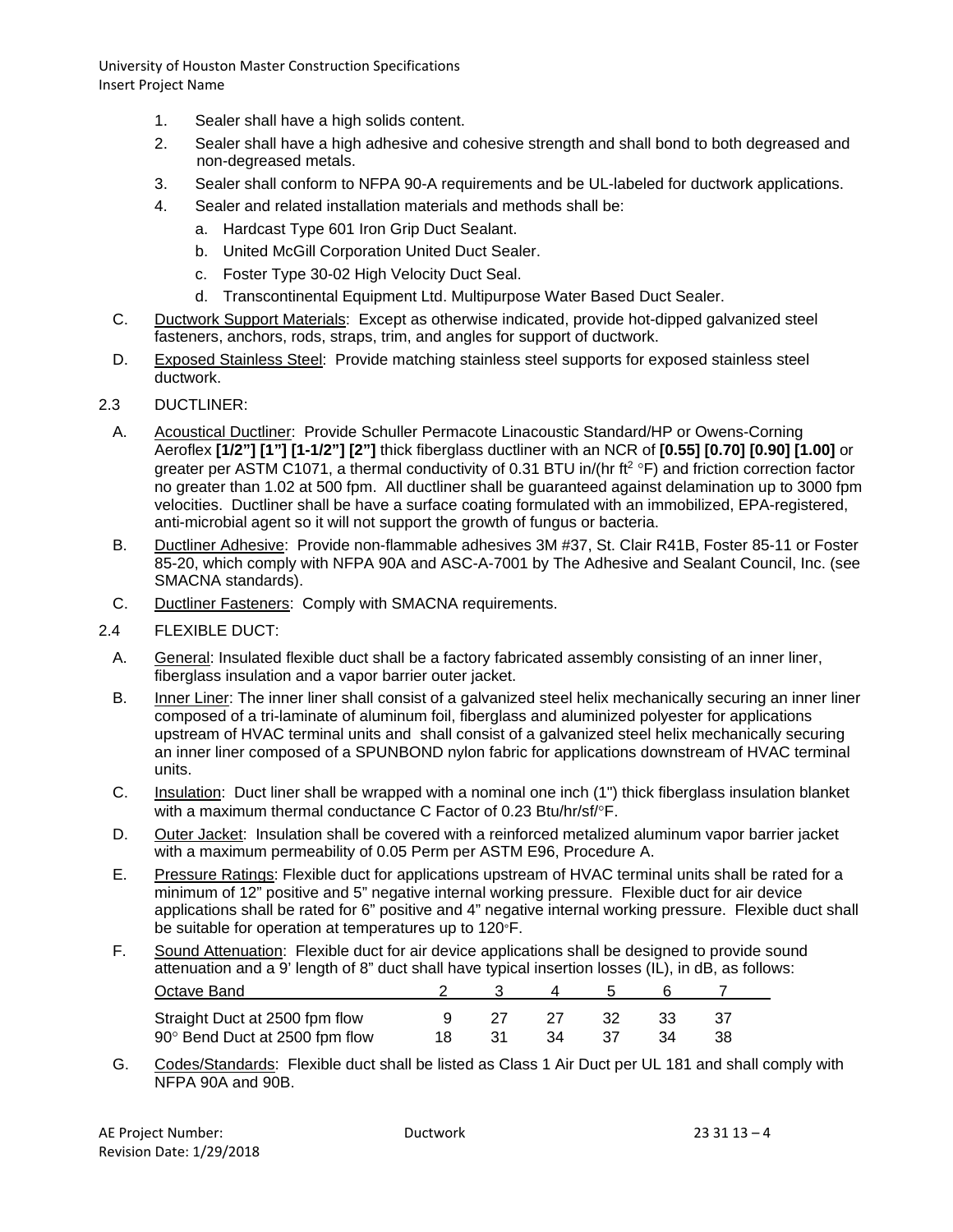- H. Fire Ratings: Flexible duct shall have a flame spread rating of less than 25 and a smoke developed rating of less than 50.
- I. Clamps: Terminal unit flexible duct inner liner shall be secured using Flexmaster LS Series or approved equal 1/2" wide positive locking stainless steel straps. Air device flexible duct outer jackets shall be secured using Panduit Corporation, Ideal or an approved equal 0.35" wide self-locking nylon straps.
- J. Terminal Unit Flexible Duct Taps: All take-offs for HVAC terminal units shall be conical bellmouth taps equal to a Flexmaster CB conical bellmouth fitting, or side take offs without dampers equal to a Flexmaster 45° STO fittings. Fittings shall be minimum 26 ga. Galvanized sheetmetal.
- K. Air Device Flexible Duct Taps: All round take-offs for air devices shall be made with a damper spincollar, equal to a Flexmaster FLD dampered spin fitting. Where the duct height does not allow the use of a spin-in fitting, use 45° STOD side take offs with dampers, equal to Flexmaster 45° STOD STOD Fittings. Dampers shall be provided with full length 3/8" square shafts secured to the damper blade with a minimum of 2 U-bolts, nylon bearings, insulation build out, heavy duty locking hand quadrants and integral flexible duct retention beads. Fittings and damper blades shall be minimum 26 ga. galvanized sheetmetal for sizes up to 10" and minimum 24 ga. galvanized sheetmetal for sizes up 12" and larger.
- L. Manufacturers: Flexible duct for applications upstream of HVAC terminal units shall be Flexmaster Type 3M or an approved equal. Flexible duct for air device applications shall be Flexmaster Type 6M Acoustical or an approved equal.
- 2.5 UNDERGROUND DUCTWORK:

[SELECT ONE OF THE FOLLOWING**]**

**A. [Coated Sheet Metal Ductwork: Provide a system of coated sheet metal ductwork as manufactured by Foremost Manufacturing Company, Southfield, Michigan or an approved equal.]**

[INSERT TEXT ON PRODUCT]

[OR]

- **B. [Rigid Round Fiberglass Ductwork: Provide a system of [insulated] rigid round fiberglass ductwork as manufactured by Peabody Spunstrand or an approved equal.]**
- **C. [Construction: Ductwork and fittings shall be constructed of continuous fiberglass strands, impregnated with polyester corrosion resistant resin. Duct shall have ICBO, BOCA and SBCCI approvals including a Class 1 inner liner and compliance with UMC Standard 10-1 for nonmetallic ducts in accordance with UL 181.]**
- **D. [Duct joints shall be [made using an internal steel sleeve secured with sheet metal screws. Joints shall then be sealed using an extruded beam of Presstite No. 579.6 or an approved equal non-hardening waterproof mastic and then wrapping the entire joint including the screw heads with Polykin 260 foilastic tape, nUSHUA 357 TAPE OR AN APPROVED EQUAL.] [of the wet layup type in strict accordance with the manufacturer's instructions, including thoroughly cleaning and sanding the \areas to be h\joined and using polyester resin and fiberglass mat and/or woven roving.]**
- **E. [Insulation: Ductwork shall be factory insulated to an insulating value of R-[2] [4] [6] [8].]**
- 2.6 FLUE AND BREECHING:

# **[VERIFY PROJECT REQUIREMENTS]**

- A. Flues: Flues for boilers shall comply with NFPA requirements for Type ["A"] or ["B"] flue as required. A UL factory-fabricated stack rated for such duty may be used or a stack fabricated of not less than 10 gauge steel, welded and insulated as specified under Section 23 07 00, "System Insulation", of these Specifications, including terminal caps may be used.
- B. Breeching: Boiler breeching shall be in accordance with SMACNA Manual recommendations.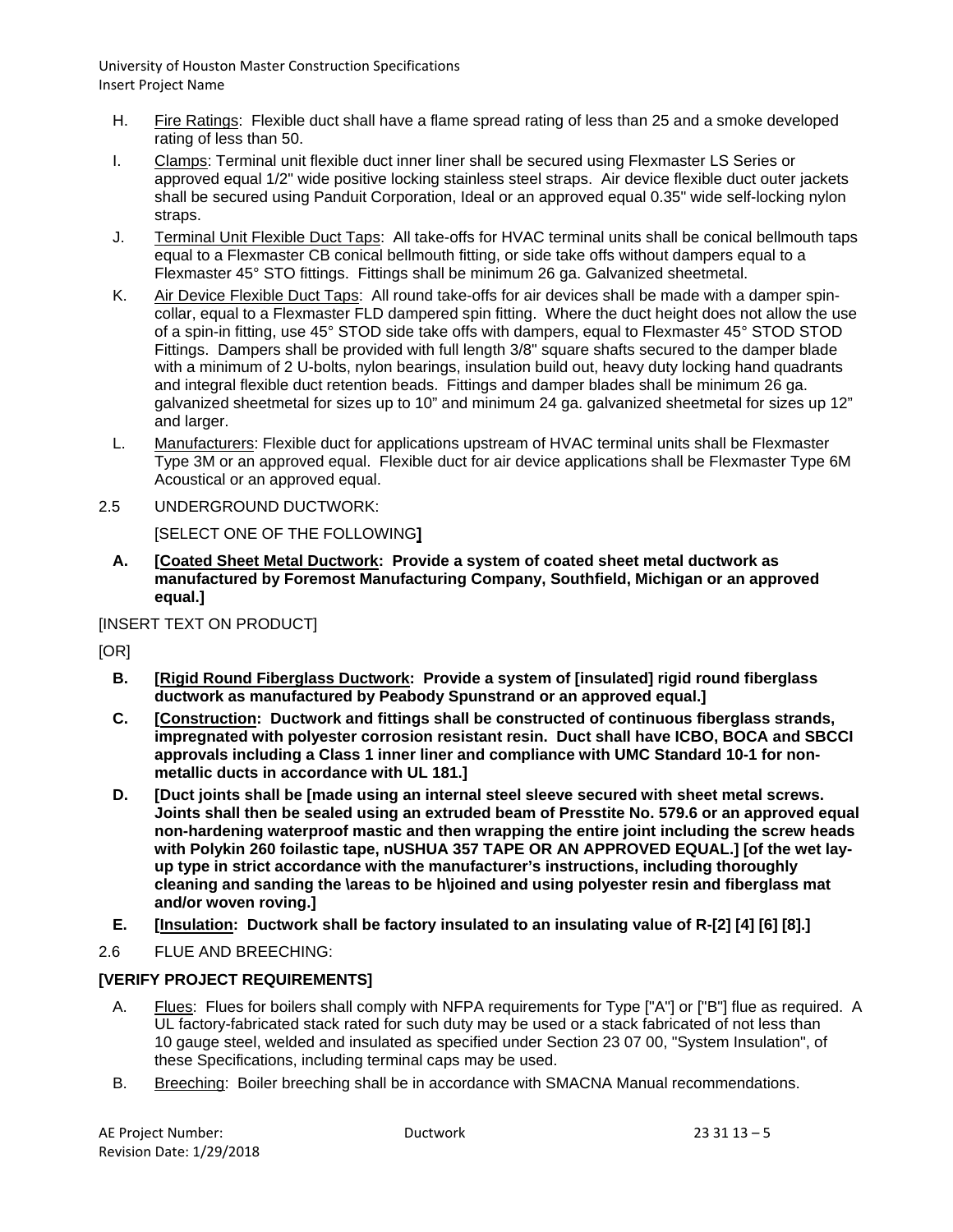- **C. [Fabricated Flues: Fabricated flues shall be 10 gauge black steel with continuously welded longitudinal and transverse joints. Provide full ring sized non-asbestos gaskets at all flanged connections. Each flue shall be constructed to allow for proper expansion and contraction. Flues shall be flashed and counterflashed with 16 gauge galvanized steel at roof penetrations. Refer to Section 23 07 00 for insulation of field-fabricated flues.]**
- **D. [Type "A" Flues: Factory-built flues shall be laboratory tested and listed by the Underwriters' Laboratories, Inc. for use with the specified equipment burning gas or liquid fuels as described in NFPA 211, which produces exhausted flue gases at a temperature not exceeding 1400°F under continuous operating conditions.]**
	- 1. **[Construction: Double wall flue shall have an outer jacket of [Type 304 stainless] or [aluminum coated] steel 0.025" thick for sizes 6" thru 24" and 0.034" thick for larger diameters. There shall be minimum one inch (1") air space between the walls. The inner gas carrying pipe shall be Type 304 stainless steel. The inner liner shall be 0.035" nominal thickness for all diameters. Flues shall comply with all national safety standards and building codes when installed according the manufacturer's preprinted installation instructions and the limits of its listing.]**
	- 2. **[Joints: Inner pipe joints shall be sealed by use of V bands and RTV Silicone Sealant for flue gas temperature up to 600°F. For flue gas temperatures above 600°F, joints shall be sealed with V bands and High Temperature Joint Cement as outlined in the installation instructions supplied by the manufacturer.]**
	- 3. **[Manufacturers: Flues shall be Model PS as manufactured by Selkite Metalbestos or approved equal.]**
- **E. [Type "B" Flues: Provide UL-listed and labeled Type "B" double wall gas vents with heavy gauge galvanized steel outer wall and aluminum inner wall. Male end of pipe shall be crimped and shall have locking clips. Female end of pipe shall have slots to receive the locking clips. Each assembly shall have all components necessary, including pipe sections, supports, tees, elbows, adapters, spacers, increasers, plates, bands, roof or wall thimbles, roof flashings and storm collars, etc. and shall be by same manufacturer. Chimney shall allow installation by use of twist-lock threaded couplers or steel clamp type bands. Internal liner shall not be pierced by sheet metal screws and shall be installed in accordance with manufacturers' recommendations. Flues shall be as manufactured by Amer-i-vent, Thor-Vent or Dura-vent.]**
- **F. [Termination: Flues extending above the roof shall be terminated as required by local codes or as required by NFPA 211, whichever is more stringent and shall be a minimum of 8'above the finished roof. Wind bracing or tiebacks shall be provided as required.]**
- **G. [Design: The actual design of each vent flue system shall follow the layout shown on the drawings but shall be completely laid out and calculated by the flue manufacturer to suit actual equipment served, field conditions and thermal expansion. The flue vent system shall be complete, including, but not limited to: straight sections, elbows, offsets, increasers, tees, equipment connections, supports, drains, ventilated roof thimble/flashing assembles, stack caps and other required accessories. If recommended by the manufacturer for the proposed installation a drain section with drain piping and trap shall be provided on vertical stacks.]**
- **H. [Finish: All parts of the flues which are exposed outdoors and which are not stainless steel shall be protected by one base coat and two finish coats of series 4200-4300 Rust-O-Leum Corporation heat resistant paint. Paint color to be selected by approved the Architect.]**
- **I. [Flue Vent Caps: Terminate all flue vent [4'] or [as required by local code] above finished roof level with a fluecap. Fluecaps shall be stainless steel, Breidert Type "L" Air-X-Hausters or approved equal. Units shall have birdscreen and self-flashing galvanized bases. Provide special collars or adapters as required to fit cap to flue. Coordinate details of installation with all trades.]**

## **PART 3 - EXECUTION**

3.1 GENERAL REQUIREMENTS: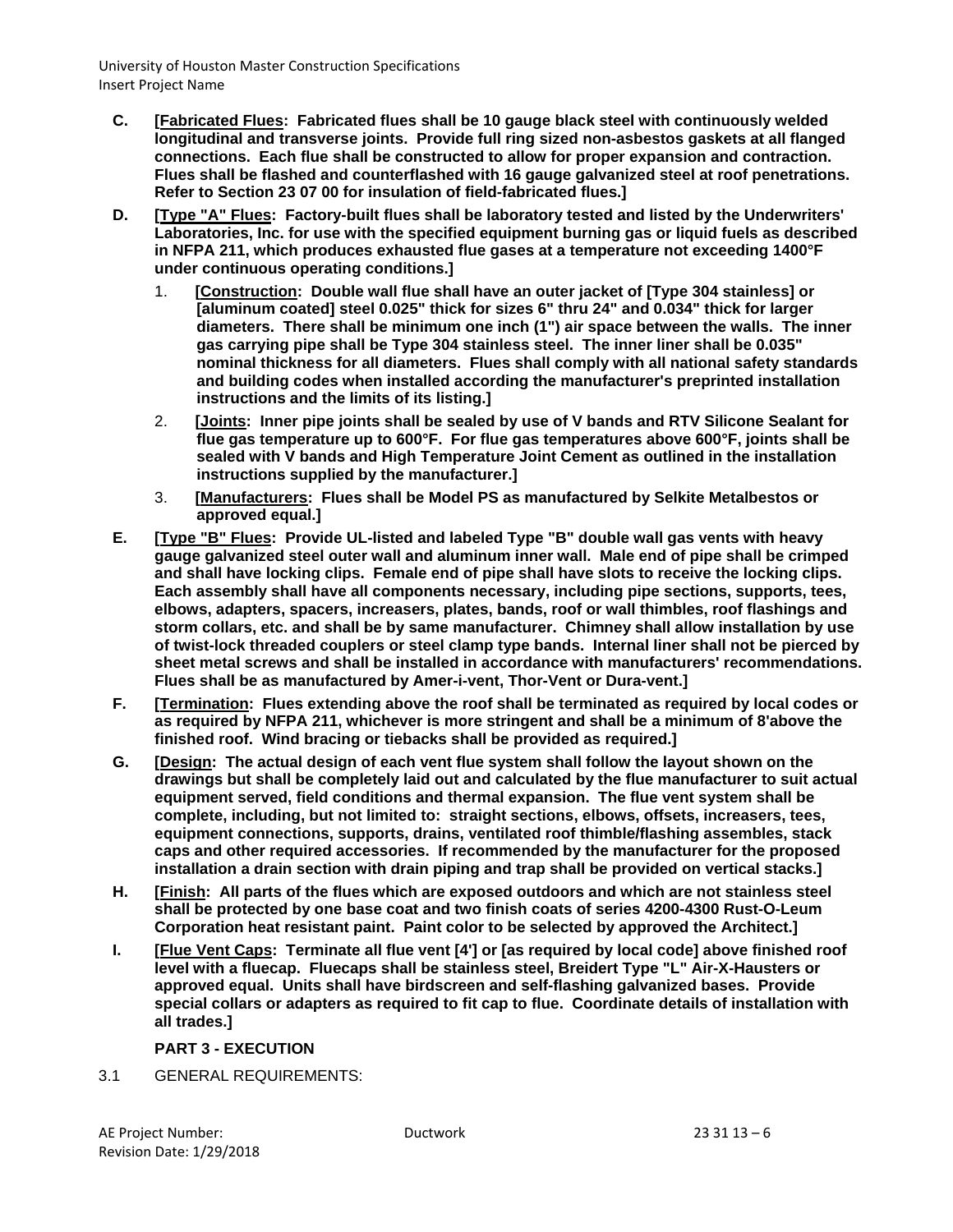- A. Standards: Round and rectangular sheet metal ductwork shall be constructed in accordance with SMACNA "HVAC Duct Constructions Standards", Latest Edition, ASHRAE Guide and Data Book, "Handbook of Fundamentals", latest edition, specifically Chapter 25 and NFPA Standard 90-A, "Standard for the Installation of Air Conditioning and Ventilating Systems". Duct sizes shown are clear inside dimensions. Where ductliner is specified, increase each dimension to accommodate liner.
- B. Route all duct tight to underside of structure, unless otherwise noted or required for coordination. All ductwork shall be top level with bottom and side transitions only. The Mechanical Contractor shall be held responsible for coordinating with all other trades prior to the construction or installation of ductwork. Some ductwork may require the use of S-drive joints, flat seams or offsets to allow installation of other ducts or equipment. Use 45 degree radius elbows (center line radius 1.5 times duct height) to rise up and drop down when crossing ductwork or other material. The Mechanical Contractor shall be responsible for coordination of all such work with the General Contractor and other Subcontractors as required. Minimum bottom of duct elevation above finished floor shall be as noted on the Drawings, where applicable.
- C. Adhere to the Drawings for routing and location of ductwork as closely as possible. Ductwork shop drawings shall be made after job site measurements are made and shall be coordinated with all other trade. Ductwork construction details and materials shall be submitted and approved prior to fabrication of any ductwork.
- D. All ductwork shown on the Drawings, specified or required for the heating, ventilating and air conditioning systems shall be constructed and erected in a first class workmanlike manner. The work shall be guaranteed for a period of one year from and after the date of acceptance of the job against noise, chatter, whistling, vibration, and free from pulsation under all conditions of operation. After the system is in operation, should these defects occur, they shall be corrected as directed by the Engineer.
- E. The interior surface of all ductwork shall be smooth with no parts projecting into the air stream unless specified to do so. All seams and joints shall be external. The inside of all ductwork shall be thoroughly cleaned and all fans operated to remove any debris prior to connection of air devices.
- F. All holes in ducts for damper rods and other necessary devices shall be either drilled or machine punched (not pin punched), and shall not be any larger than necessary. All duct openings shall be provided with sheet metal caps if the openings are to be left unconnected for any length of time.
- G. Where ducts, exposed to view (including equipment rooms), pass through walls, floors or ceilings, furnish and install sheet metal collars around the duct.
- H. When the Mechanical Contractor submits revised duct sizes for review by the Engineer or requests to substitute rectangular, round or flat oval duct sizes for rectangular, round or flat oval spiral duct, substitute sizes shall be based on equivalent hydraulic diameter as calculated by ASHRAE formulae for equivalent friction loss and airflow.
- **I. [The round and flat oval high pressure, high velocity ductwork on the project was sized using the static regain methods. Any significant deviations from the design shown on the drawings (as determined by the Engineer) will require that the Contractor submit static regain calculations for the entire duct system in which the change occurs.]**
- J. Sheet metal plenums shall be constructed and reinforced in accordance with SMACNA standards. Where plenums are connected to louvers, the plenum bottom shall be sloped to drain to the louver.
- K. Ductwork which is exposed to weather shall have soldered joints and seams and shall be painted with a suitable epoxy coating.

## 3.2 COORDINATION:

- A. Prior to submitting ductwork shop drawings, the Division 15 Contractor shall fully coordinate the routing and height of all ductwork with all other trades and with ceiling heights, lighting fixtures and building construction. Where ductwork is concealed, bottom of duct shall be a minimum of 8" above the ceiling unless otherwise noted. Where ductwork is exposed, bottom of horizontal duct shall be a minimum of 6'-6" above finished floor. Where ductwork is exposed in occupied areas it shall be tight to the structure and the bottom of the duct shall be minimum **80**" above finished floor.
- 3.3 GENERAL DUCTWORK FABRICATION:
- A. Duct Gauge and Reinforcing: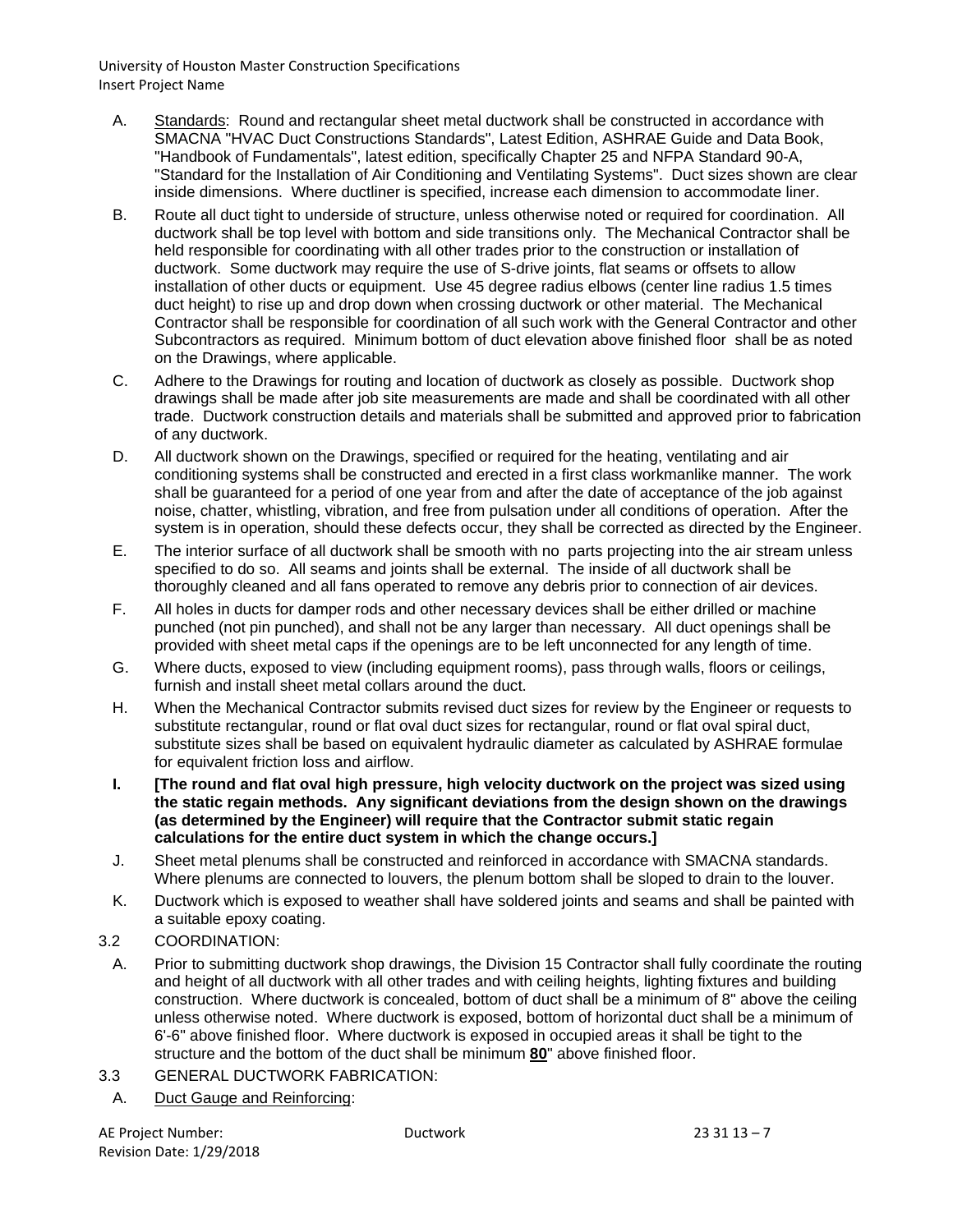- 1. Rectangular Ductwork: Minimum metal gauges and reinforcement shall be in accordance with SMACNA HVAC Duct Construction Standards (SDCS) Tables 1-3 through 1-13. Minimum aluminum gauges and reinforcement shall be in accordance with SDCS Tables 1-14 through 1-16. Reinforcing shall be installed per SDCS Fig. 1-9 through 1-12.
- 2. Round Ductwork: Minimum metal gauges for longitudinal and spiral seam round ductwork shall be in accordance with SDCS Table 3-2. Minimum aluminum gauges for longitudinal and spiral seam round ductwork shall be in accordance with SDCS Table 3-3. Longitudinal seam ductwork larger than 12" diameter shall not be permitted unless welded seams are used.
- 3. Cross-breaking: Cross-break or transverse bead all flat surfaces which are more than 12" wide. Transverse beading shall be on 12" centers and shall be a minimum of 1/8" deep at the center of the bead and 3/8" wide at the base of the bead.
- 4. Minimum Gauges: The metal gauges listed in the SDCS for round and rectangular ductwork are the minimum recommended. It shall be the Contractor's responsibility to select a metal gauge heavy enough to withstand the physical abuse of installation.
- B. Duct Joints And Seams:
	- 1. General: Make all joints airtight. The distance between transverse joints on any size duct shall not exceed 5'.
	- 2. Rectangular Ductwork: Transverse joints and longitudinal seams in ductwork shall be constructed in accordance with SDCS Fig. 1-4 and 1-5. Drive slips may be used on rectangular ductwork on short sides only, up to 18" maximum. Gauge of drive slips shall be at least as heavy as ductwork on which they are installed. Bend drive slips over at least 3/4" at corners. Corner closures shall be in accordance with SDCS Fig. 1-13 through 1-18. All longitudinal seams shall be "Pittsburgh Lock" or button punch snap lock at corner seams and grooved seam or seam welded in sides between corners, in accordance with SDCS Fig. 1-5. At the Contractor's option, transverse joints may be transverse duct flange joints or Ductmate EP12/11 prefabricated galvanized "Ductmate" sections. The proposed gasket material, flange, corner piece and Ductmate details shall be submitted for approval.
	- 3. Round Ductwork: Transverse joints for round ductwork shall be beaded sleeve type constructed in accordance with SDCS Fig. 3-2, properly secured and sealed. Draw bands shall not be used on round ductwork. Longitudinal and spiral seams shall be constructed in accordance with SDCS Fig. 3-1.
	- 4. Ductwork Sealing: Seal all longitudinal and transverse ductwork joints and seams using SMACNA ductwork sealant and 3" wide open weave tape to provide positive seal. Sufficient sealant shall be used to completely imbed the cloth.
- C. Connections and Take-offs:
	- 1. Rectangular Ductwork: Parallel flow branches shall be constructed using radius elbow take-offs in accordance with SDCS Fig. 2-7. Branch duct connections shall be 45 degree entry expanded taps constructed in accordance with SDCS Fig. 2-8. Duct-mounted coil connections shall be constructed in accordance with SDCS Fig. 2-11.
	- 2. Round Ductwork: Connections and takeoffs shall be made using 90 degree conical taps, 45 degree lateral taps or wye fittings constructed in accordance with SDCS Fig. 3-4 and 3-5. Use of 90 degree tees shall not be allowed.
	- 3. Spin-in Fittings: Spin-in fittings may be used for duct taps to air supply and exhaust devices and shall include quadrant dampers even though a volume damper may be specified for the air device. Spin-in fittings shall be sealed at the duct tap with a gasket and compression fit or sealed with duct sealant. The location of spin-in fittings in the ducts shall be determined after terminal units are hung and the location of the light fixtures is known so as to minimize flexible duct lengths and sharp bends. Spin-ins shall be installed with their damper axis parallel to airflow.
	- 4. Flexible Joints In Ductwork: Provide flexible connections where ductwork connects to airhandling units, fans, and similar powered equipment items and where required for expansion and contraction of the ductwork or the building structure. A minimum of one inch (1") slack shall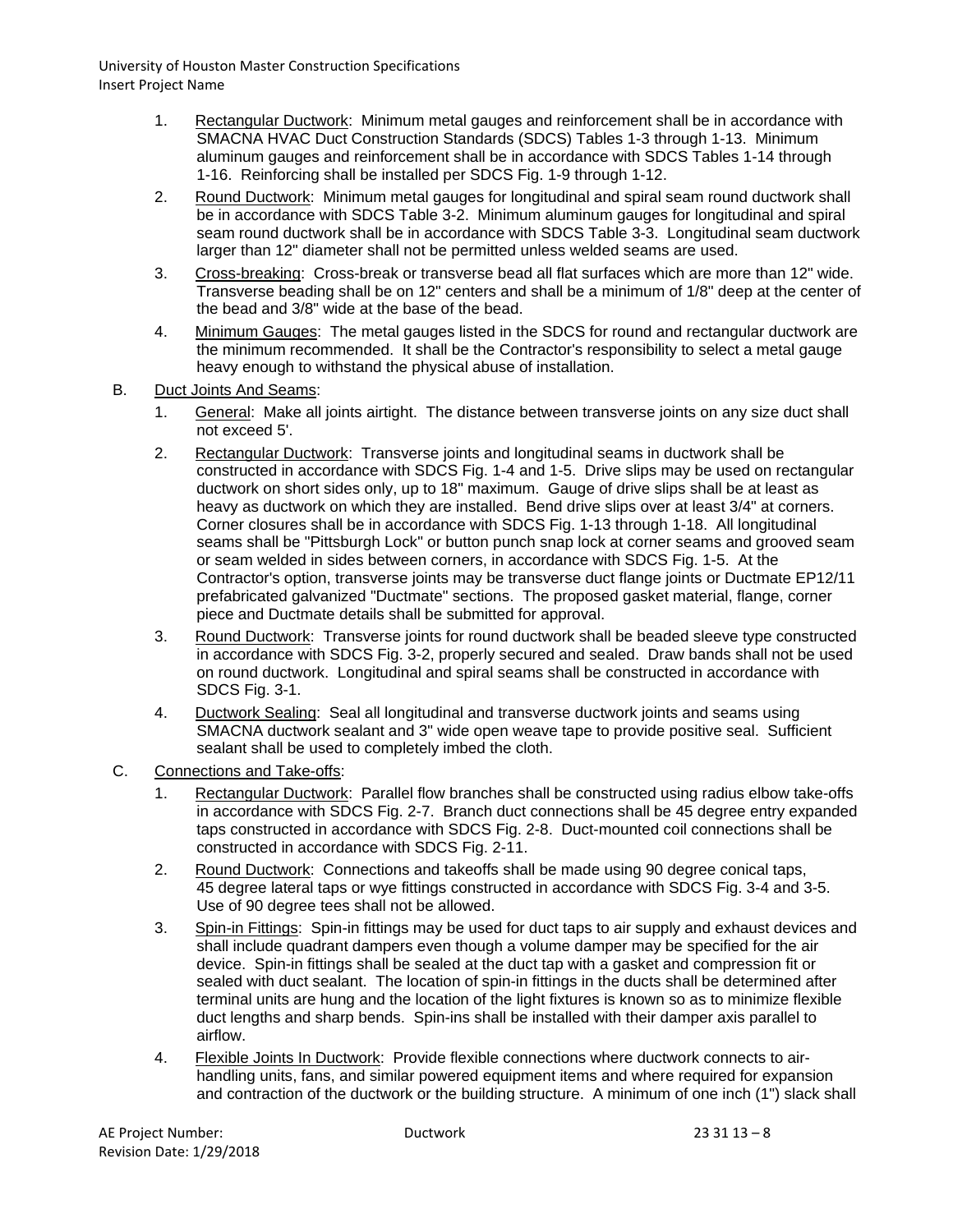> be provided in all flexible connection to insure vibration isolation. Flexible joints are not required where equipment is connected with flexible duct. Flexible connections shall be rigidly connected to metal work on each side and shall be airtight. Bond flanges of flexible duct connectors to ducts and housings to provide airtight connections. Seal seams and penetrations to prevent air leakage.

- D. Elbows and Tees:
	- 1. Rectangular Ductwork: Provide radius or square elbows in ductwork, where shown on the Drawings. Where radius elbows are shown, radius elbows must be provided. Where square elbows are shown, square or radius elbows may be provided, at the Contractor's option. Elbows shall be constructed in accordance with SDCS Fig. 2-2. Turning vanes are required in all square elbows of 46 degrees or greater angle. Turning vanes are not required in radius elbows. Turning vanes shall be single vane type without a trailing edge and shall be constructed and installed in accordance with SDCS Fig. 2-3 and 2-4.
	- 2. Round Ductwork: Provide radius elbows of the stamped or segmented type constructed in accordance with SDCS Fig. 3-3. Segmented elbows shall have a minimum of three segments for 45 degree elbows and five segments for 90 degree elbows.
- E. Offsets and Transitions: Where duct width increases, maximum angle of slope shall be 20 degrees (one inch (1") in 2.7"). Where duct width decreases, maximum angle of slope shall be 30 degrees (one inch (1") in 1.7"). Offsets and transitions shall be constructed in accordance with SDCS Fig. 2-9 (type 2 and 3 only) and 2-10 (exclude C and E).
- F. Air Device Connections: Make connections to air devices and fabricate air device plenums as detailed on the Drawings and in accordance with SDCS Fig. 2-16 through 2-18.
- 3.4 DUCTLINER:
	- A. General: The liner shall be applied to the inside of the duct with heavy density side to the air stream and shall be secured in the duct with adhesive, completely coating the clean sheet metal. All joints in the insulation shall be "buttered" and firmly butted tightly to the adjoining liner using fireproof adhesive. Where a cut is made for duct taps, etc., the raw edge shall be accurately and evenly cut and shall be thoroughly coated with fireproof adhesive. On ducts over 24" in width or depth, the liner shall be further secured with mechanical fasteners. The fasteners shall be A.J. Gerrard Company pronged straps, or approved equal, secured to the ducts by fireproof adhesive. The clips shall be 18" maximum spacing and shall be pointed up with fireproof adhesive. Liner shall be accurately cut and ends thoroughly coated with fireproof adhesive so that when the duct section is installed, the liner shall make a firmly butted and tightly sealed joint. [Where ducts are lined exterior insulation will not be needed unless otherwise noted, except that the two insulations shall lap not less than 24".] Ductliner for velocities over 2500 fpm shall be as specified except a perforated metal liner shall be used over ductliner for securement, in lieu of fasteners. Ductliner installation and fasteners shall comply with SDCS Fig. 2-22 through 2-25.

#### 3.5 DUCTWORK INSTALLATION:

- A. General: Assemble and install ductwork in accordance with recognized industry practices which will achieve airtight and noiseless systems, capable of performing each indicated service. Install each run with a minimum of joints. Align ductwork accurately at connections, within 1/8" misalignment tolerance and with internal surfaces smooth. Support ducts rigidly with suitable ties, braces, hangers, and anchors of the type which will hold ducts true-to-shape and prevent buckling.
- B. Inserts: Install concrete inserts for support of ductwork in coordination with formwork, as required to avoid delays in the work.
- C. Completion: Complete fabrication of work at the project as necessary to match shop-fabricated work and accommodate installation requirements.
- D. Run Location: Locate ductwork runs, except as otherwise indicated, vertically and horizontally and avoid diagonal runs wherever possible. Locate runs as indicated by diagrams, grams, details, and notations or, if not otherwise indicated, run ductwork in the shortest route which does not obstruct usable space or block access for servicing the building and its equipment. Hold ducts close to walls, overhead construction, columns, and other structural and permanent-enclosure elements of the building. Limit clearance to 0.5" where furring is shown for enclosure or concealment of ducts, but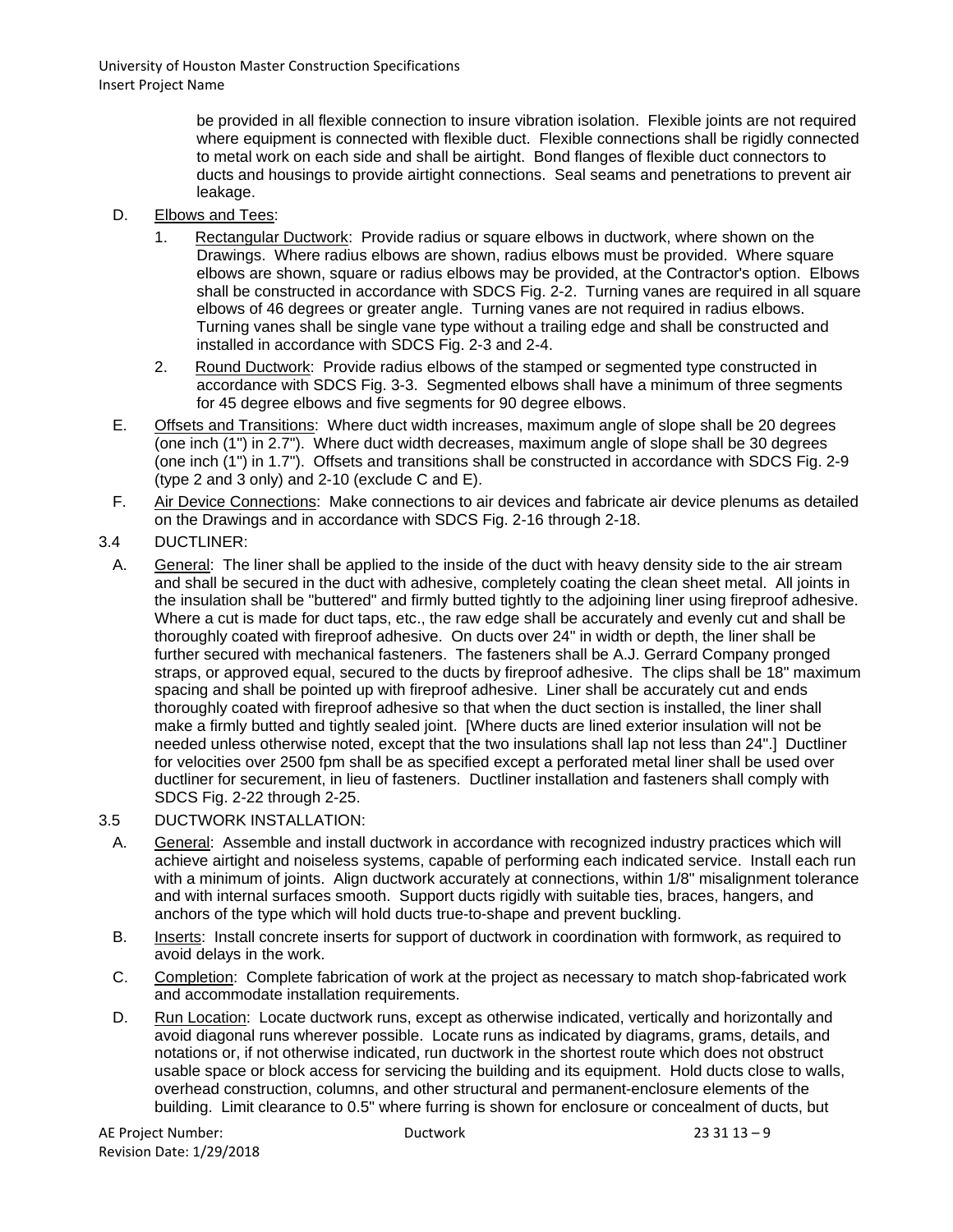> allow for insulation thickness, if any. Where possible, locate insulated ductwork to assure 1.0" clearance of insulation. Wherever possible in finished and occupied spaces, conceal ductwork from view, by locating in mechanical shafts, hollow wall construction or above suspended ceilings. Do not encase horizontal runs in solid partitions, except as specifically shown. Coordinate the layout with suspended ceiling and lighting layouts and similar finished work.

- E. Coordination: Coordinate duct installation with installation of accessories, dampers, coil frames, equipment, controls, and other associated work of the ductwork system.
- F. Hangers and Supports:
	- 1. General: All ductwork supports shall be per Section IV of the SMACNA "HVAC Duct Construction Standards -Latest Edition" with all supports directly anchored to the building structure. Supports shall be on maximum 8'-0" centers with additional supports as required to prevent sagging.
	- 2. Attachment to Structure: Provide hanger attachment to the building structure as specified in Section 230300, "Basic Materials and Methods", and in accordance with SDCS Fig. 4-1 through 4-3.
	- 3. Hangers: Hangers shall be strap or rod sized in accordance with SDCS Table 4-1 and 4-2. Strap hanger attachment to rectangular duct shall consist of a turning strap under the duct a minimum of one inch (1") and securing the strap with one screw into the bottom of the duct and one screw to the side of the duct. Rectangular duct supported on trapeze hangers shall be attached to the trapeze. Round duct attachments shall be constructed in accordance with SDCS Fig. 4-4.
	- 4. Horizontal Ducts: Ducts larger than 50" in their greatest dimension shall be supported by means of hanger rods bolted to angle iron or half round trapeze hangers. Duct shall have at least one pair of supports 8'-0" on centers according to the following:

| Angle     |                                 | Rod<br>Diameter |  |  |
|-----------|---------------------------------|-----------------|--|--|
| Length    | Angle                           |                 |  |  |
|           |                                 |                 |  |  |
| 4'-0"     | $1-1/2$ " x $1-1/2$ " x $1/8$ " | 1/4"            |  |  |
| $6'$ -0"  | $1-1/2$ " x $1-1/2$ " x $1/8$ " | 1/4"            |  |  |
| $8'$ -0"  | $2"$ x $2"$ x $1/8"$            | 5/16"           |  |  |
| $10'$ -0" | $3" \times 3" \times 1/8"$      | 3/8"            |  |  |

- 5. Vertical Ducts: Ducts shall be supported where they pass through the floor lines with 1-1/2" x 1-1/2" x 1/4" angles for ducts up to 60". Above 60", the angles must be increased in strength and sized on an individual basis considering space requirements.
- G. Flexible Ductwork:
	- 1. General: Flexible ductwork shall be provided as shown on Drawings. Flexible ducts shall be installed in a fully extended condition free of sags and kinks, using only the minimum length required to make the connection, subject to the maximum lengths hereinbelow. Bends in any length of flexible duct shall not exceed 45 degrees for HVAC terminal unit connections or 90 degrees for air device connections and shall not exceed that recommended by the flexible ductwork manufacturer. Unless otherwise shown on the Drawings, the length of any one run of flexible ductwork shall not exceed 1'-6" for HVAC terminal unit connections or 8'-0" for air device connections. Where longer runs are required, provide externally insulated rigid duct extensions.
	- 2. Supports: Where flexible duct extension exceeds 36", horizontally, a support shall be provided. Duct shall be suspended on 36" centers with a minimum 3/4" wide flat banding material and a minimum 6" wide sheet metal protective saddle. Refer to SDCS Fig. 3-9 and 3-10 and Page 3-17 for additional requirements.
	- 3. Terminal Unit Flexible Duct Connections: All flexible duct connections upstream of HVAC terminal units shall be made by turning back the insulation and securing the inner liner with duct sealer and 1/2" wide positive locking stainless steel straps. The insulation shall then be placed over the joint and sealed on the exterior with self-locking nylon straps and an approved metalized duct tape. Refer to SDCS Page 3-13 and 3-15 for additional requirements.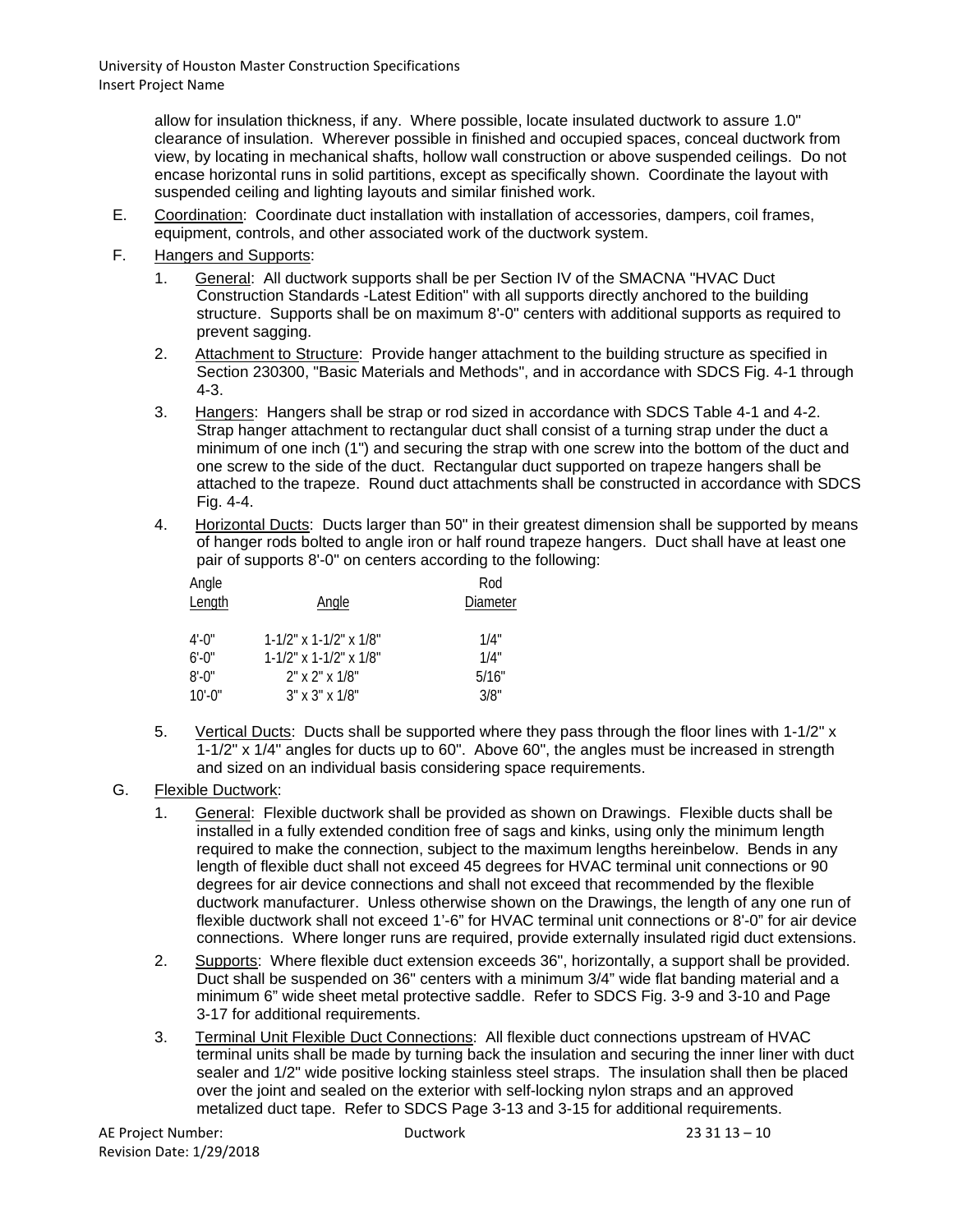- 4. Air Device Flexible Duct Connections: All air device flexible duct connections shall be made by turning back the insulation and securing the inner liner with 1/2" wide positive locking stainless steel straps or self-locking nylon straps and sealing with an approved metalized duct tape. The insulation shall then be placed over the joint and sealed on the exterior with an approved metalized duct tape. Spin-ins for air device taps shall be installed with their damper axis parallel to air flow. Refer to SDCS Page 3-13 and 3-15 for additional requirements.
- H. Duct Mounted Devices:
	- 1. Install duct mounted sensors and control devices furnished under **[Section 23 06 00, "Building Controls"] [Division 23]**. Provide access doors at each duct mounted control device. Coordinate location of devices and installation requirements with the **[Section 23 06 00] [Division 23]** Contractor.
	- 2. Install duct type smoke detectors furnished under Division 16. Provide access doors at each sampling tube assembly. Coordinate location of detectors and installation requirements with Division 16.
	- 3. Provide duct test **[ports] [holes]** in ductwork at locations shown on the drawings and as required to properly balance all air systems. Test ports shall be located per ANSI/ASHRAE Standard III to allow accurate pitot-tube traverse measurements in ductwork.

#### 3.6 KITCHEN EXHAUST DUCTWORK:

- A. General: All kitchen exhaust ductwork serving kitchen hoods, ranges and ovens shall be fabricated of minimum **[18 gauge 316 stainless] [16 gauge black]** steel with liquid tight continuous external welds in accordance with NFPA 96 and applicable SMACNA Standards. Access doors of the type, size and spacing required by NFPA and as shown on the drawings shall be provided. No turning vanes or other interior intrusions shall be installed in kitchen exhaust ductwork. All changes in direction shall be with radius elbows (center line radius equals 1.5 x duct width). **[Refer to Section 23 07 00 for kitchen exhaust ductwork insulation.]** Slope duct towards hood connections and cleanout points as shown on the drawings. Coordinate required rated enclosure of kitchen exhaust duct with the General Contractor. Provide rated access doors for installation by the General Contractor at duct access door locations. Refer to Section 3.03 for general fabrication requirements.
- B. Coordination: Contractor shall not fabricate any final connections to kitchen equipment until he has received final shop drawings from the kitchen equipment Contractor. There shall be no turning vanes or other obstructions in kitchen equipment exhaust duct to accumulate grease. Braze or weld kitchen duct seams externally. Comply with NFPA and local codes.
- C. Drains: Ductwork for vapor-producing kitchen equipment shall be pitched to drain back to the kitchen equipment. In the event low points are required at points other than at the equipment, extend one inch (1") copper drains from low points to the nearest floor drain as an open-sight drain.
- 3.7 STAINLESS STEEL EXHAUST DUCT:
- A. General: Stainless steel exhaust duct shall be rectangular or round duct fabricated with minimum 20 gauge 316L stainless steel with liquid tight continuous external welds and shall conform in all respects to NFPA 45 and applicable SMACNA Standards. Ducts shall have access panels on the side of the duct large enough to permit inspection and cleaning at each change of direction and at 50' on center for horizontal runs. Access panels shall be of the same material or gauge as the duct and shall be liquid tight when in place. Refer to Section 3.03 for general fabrication requirements.
- B. Duct material shall be Type 316L stainless steel with welded air and water tight construction. Welding of duct work materials shall use a MIG or TIG welder and 316L stainless steel feed wire/rods. All welding shall be fully compatible with the materials being welded and finished welds shall have the same level of corrosion resistance which shall equal that of the material being joined. All duct welding shall be performed by certified welders.
- C. Metal gauges and construction shall be as specified in the SMACNA "Round Industrial Duct Construction" Manual for negative pressures up to **[6" wg]**. Minimum metal gauge shall be 20 gauge.
- D. Duct construction shall be straight longitudinal welded seam with welded transverse joints. Elbows shall be die-formed radius construction with a "straight" longitudinal seam and a minimum radius of 1.5 duct diameters. Round elbows shall be minimum five gore type.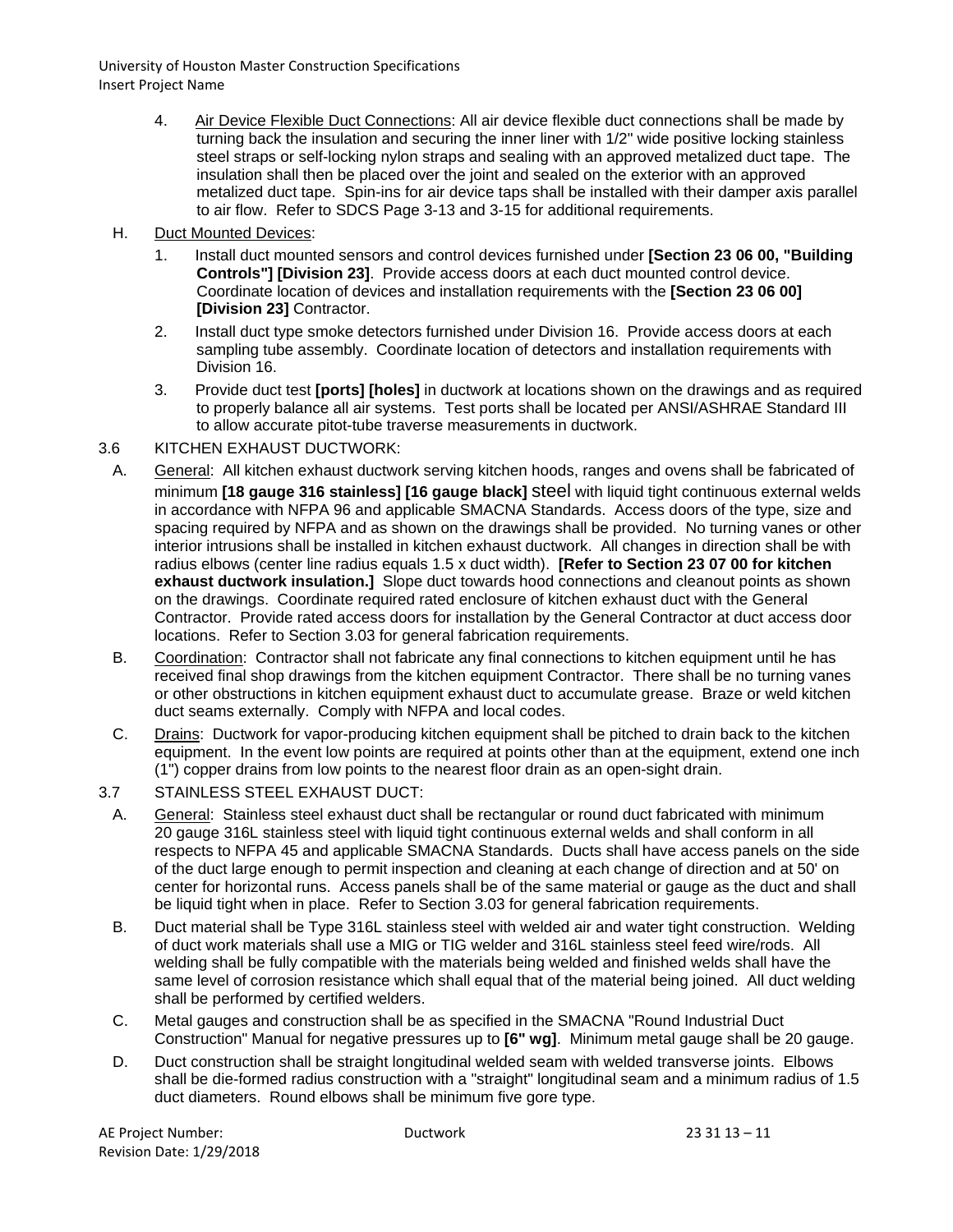- E. Tees and laterals shall be welded 45 degree or 90 degree saddle taps as shown on the Drawings.
- F. Fire dampers and control dampers (except exhaust terminal units and fan isolation dampers) shall not be installed in stainless steel exhaust ducts.
- G. Ductwork shall be supported per Section IV of the SMACNA "HVAC Duct Construction Standards-Metal and Flexible", Latest Edition. Duct hanger and support materials on the roof shall be constructed of 316L stainless steel.
- H. Exhaust plenums shall be constructed of 316L stainless steel welded air tight construction. Plenums shall be externally reinforced using stainless steel angle welded around the outside of the plenum to form a rigid frame. Finished and reinforced plenum shall be capable of withstanding negative pressures between **[2" and 6"] [ ]** S.P. without flexing or inward bowing.
- 3.8 UNDERGROUND DUCTWORK:
	- A. General: Underground ductwork shall be suitable for use as shown on the Drawings.
	- B. Installation: The ductwork shall be installed in accordance with the manufacturer's recommendations in a 4" bed of peagravel or dry sand with backfill using peagravel or dry sand to 8" above the top of the duct. Refer to Section 220000 for additional backfill requirements. All underground ductwork shall be leak-tested to 4" wg prior to cover-up. **[Ductwork coating damage shall be repaired as directed by the duct system manufacturer, prior to backfill.]** A slab moisture barrier shall be installed under the ductwork in the trench. Care shall be taken during backfill and pouring of the slab to avoid shock loads and passing of heavy equipment over the installed ductwork. Refer to SDCS Fig. 3-11 and 3-12 for additional requirements.
- 3.9 FLUE AND BREECHING:
- A. General: Install flues and breeching in accordance with the flue manufacturer recommendations and in accordance with SDCS Fig. 2-20.
- 3.10 CLEANING AND PROTECTION:
	- A. General: Clean ductwork internally, section-by-section of dust and debris as it is installed. Clean external surfaces of foreign substances which might cause corrosive deterioration of the metal or, where ductwork is to be painted, might interfere with painting or cause paint damage.
	- B. Repairs: Strip protective paper from stainless ductwork surfaces and repair finish or replace ductwork portion wherever it has been damaged.
	- C. Temporary Closure: At ends of ducts which are not connected to equipment or air distribution devices at the time of ductwork installation, provide temporary closure of polyethylene film or other covering which will prevent the entrance of dust and debris until such time that connections are to be completed.

## **[VERIFY PROJECT REQUIREMENTS]**

- 3.11 TESTING:
	- A. General: Provide duct integrity and leakage testing for all supply **[, return]** and exhaust ductwork installed on the project. Testing shall be in accordance with the SMACNA HVAC Air Duct Leakage Test Manual, Latest Edition, (DLTM) and shall include, but not be limited to:
		- 1. Test Complete Systems: Duct systems shall be tested as complete systems (e.g. from air handling equipment to terminal units/air devices, from terminal units to air devices or from air devices to exhaust (return fans). Duct systems shall not be tested in partial sections, unless approved in writing by the Engineer.
		- 2. Preparation for Testing: Duct system installation must be complete, including, but not limited to, fittings, spin-ins, taps, access doors, hangers, test ports/holes, dampers and other system components. Temporary caps shall be installed at the system inlet (supply air system), system outlet (exhaust/return air systems) and at all terminal unit/air device taps.
		- 3. Leakage Calculations: Prior to testing a duct system, the permissible leakage rate in cfm shall be calculated based on the square feet of duct surface and the duct system leakage classification.